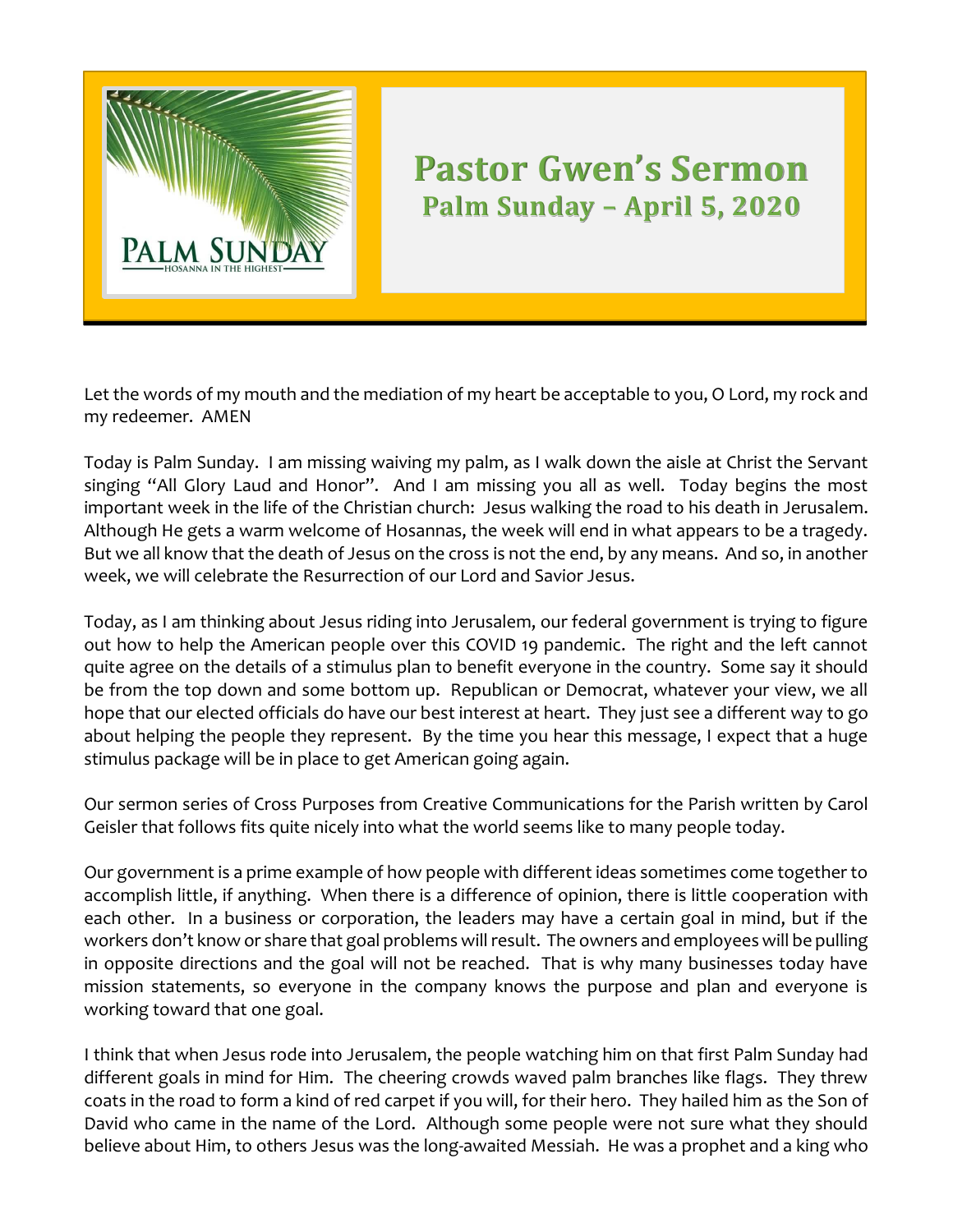gave them bread and healed their diseases and even raised the dead. Surely, they thought, this is the great Son of David who will defeat the hated Romans and restore Israel to its former glory as a nation. Even at Jesus' ascension, after his death and resurrection, his disciples still asked, "Lord, will you at this time restore the kingdom to Israel?" The prophets said, "Look, your king is coming to you, humble, and mounted on a donkey, and on a colt, the foal of a donkey." And now He was there! The people had a purpose, a goal in mind, for Jesus, he would be their king.

Others watching the parade through the streets were not so happy with what they saw. They saw the king on a donkey as dangerous competition. Listening to the cheering crowds, the Pharisees complained to each other: "You see that you are gaining nothing. Look, the whole world has gone after him." Earlier the Pharisees, the chief priests and the ruling council gathered together to discuss their own purposes and plans for Jesus. They knew Jesus had raised Lazarus from the dead. They knew the rabbi from Nazareth was popular. If things continued in that direction, the Romans might see him as a threat, as someone who could start a rebellion. Roman armies would and could destroy the whole nation. Caiaphas the high priest, without being aware of his prophetic words, said that it would be better for one man to die for the people, than that the whole nation should perish. From that day the priests and rulers had a purpose, a goal in mind, for Jesus. He would die.

The crowds had one purpose for Jesus; the Pharisees and religious leaders had another purpose for him. Jesus, too, had a purpose, the purpose and plan of God the Father. The plans of the priests and Pharisees for Jesus' death were made soon after Jesus' raised Lazarus. But God's plan was established, Scripture tells us, "before the foundation of the world". (1 Peter 1:20)

Jesus made no secret of the purpose and plan God had for Him. He told his disciples, "that He must go to Jerusalem and suffer many things from the elders and chief priests and scribes and be killed and on the third day he raised. " (Matthew 16:21) He told Nicodemus, "As Moses lifted up the serpent in the wilderness, so must the Son of Man be lifted up" (John 3:14). Jesus rode faithfully into Jerusalem, obedient to his Father's purpose, "obedient to the point of death, even death on a cross". (Philippians 2:8)

At the end of this Holy Week, these cross-purposes would come together exactly there, at the foot of the cross. Jesus' enemies saw Him die, nailed to a Roman cross, one man dying for all the people. The people who hailed him as the promised King saw the sign posted on his cross: "Jesus of Nazareth, the King of the Jews". Yet these purposes were all subject to the greater single purpose of God.

Jesus was the long-awaited Messiah, the King on a cross, the Lamb sacrificed for the sins of the world. Peter would later proclaim to the crowds on Pentecost: "Men of Israel, hear these words, Jesus of Nazareth, a man attested to you by God with mighty works and wonders and signs that God did through him in your midst, as you yourselves know, this Jesus, delivered up according to the definite plan and foreknowledge of God, you crucified and killed by the hands of lawless men. God raised him up, losing the pangs of death, because it was not possible for him to be held by it." There were many purposes for Jesus that day, but there was really only one purpose, the plan of God for our salvation, the plan that led to the cross.

What would your purpose have been for Jesus on that first Palm Sunday? It is interesting to speculate on that, but we know the whole story. A far more important question is this: What is God's purpose for you? Jesus answered that question; "For this is the will of my Father, that everyone who looks on the Son and believes in him should have eternal life, and I will raise him up on the last day." On the cross and at the empty tomb, the purpose of God in Christ Jesus was fulfilled for you.